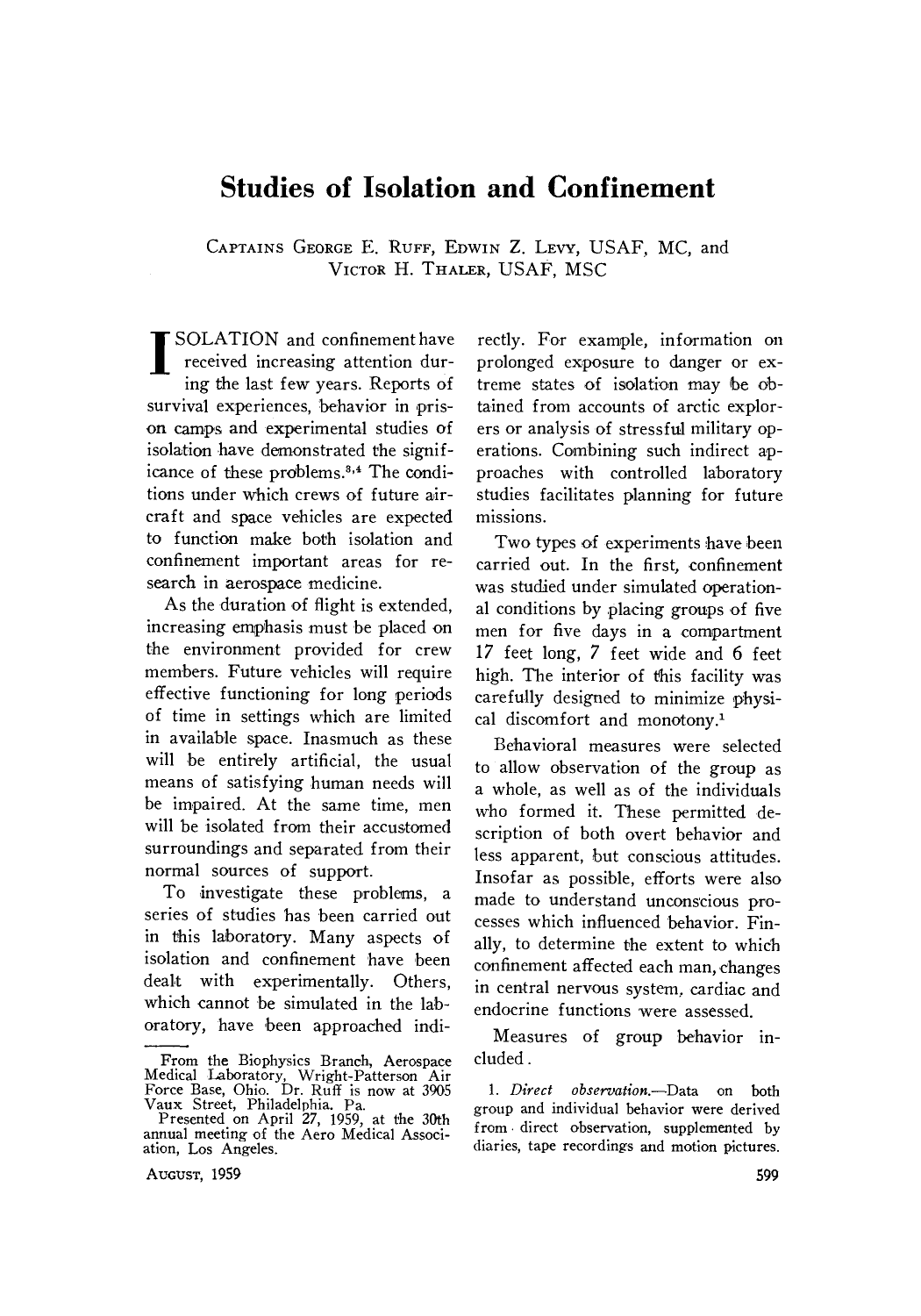### ISOLATION AND CONFINEMENT-RUFF ET AL

2. Bales interaction analysis.-This is a standardized method for analyzing units of behavior according to their functions in the inter-personal activity of the group. For example, one statement by a subject might be listed under the heading "gives suggestion," another categorized as "shows tension.'

*3. Ranking scale.--To* determine conscious attitudes toward other crew members, subjects ranked each other daily on the following traits: "friendly," "keeps trying," "calm," "confident," "is a leader," "liked you," "patient," *"thoughtful,"* "frank," "careful," "easy going," "liked by others," "modest," "co-operative," "cheerful," "efficient."

*4. Interpersonal projection test.--Each day*  subjects arranged photographs of the other crew members and of five non-crew members, according to their appearance of being "relaxed," "upset," "angry," *"sad," and*  "pleasant." This test was designed by Dr. Donald Glad as a measure of feelings which might remain unexpressed on the ranking scale.

*5. Draw-a-group test.--Before* and after the run, each subject was requested to draw a picture of a five-man group. Next he was asked to draw an ideal group. This provided another projective method for studying reactions to group living.

Measures of individual behavior included :

*1. Psychiatric examinations.--Each* subject was examined by two psychiatrists before and after the experiment. During the run, behavior was observed continuously by either a psychiatrist or a clinical psychologist.

*2. Projective tests.--The* Rorschach (inkblot) Test, Thematic Apperception Test, Minnesota Multiphasic Personality Inventory, Blacky Test, Draw-A-Person Test and Sentence Completion Test were employed to assess personality structure, the presence of conflict, effectiveness of psychological defenses and the nature of unconscious dynamics.

*3. Intelligence tests.--Measures* of intellectual functions were administered before and after the experiment.

*4. Performance tests.--During* duty periods, subjects carried out tests of vigilance, counting ability and reaction time.

5. Bender-Gestalt.--By having the subject copy a series of eight figures before and after the runs, perceptual and motor ability were determined.

Physiological measures included:

1. *Electroencephalogram.*-This measure of the brain's electrical activity was used primarily as an index of the subject's state of consciousness.

*2. Electrocardiogram.--The* EKG was used to give a continuous record of pulse rate.

*3. Skin resistance.--By* recording changes in skin resistance, variations in sweat gland activity can be determined. This measure reflected changes in activity of the autonomic system during the experiment and was useful for indicating the subject's state of consciousness.<sup>2</sup>

#### Biochemical measures included:

1. Urinary pepsinogen. -- Excretion of uropepsin is related both to intensity of oral needs and to adrenal steroid excretion. Determinations were carried out on 24-hour pooled trine specimens collected before, during and after the run.

*2. Adrenal steroids.--Increased* output of hormones by the adrenal cortex is a characteristic sign of stress. Measuresments of 17-hydroxycorticoids, 17-ketosteroids and ll-oxysteroids were thus carried out for 24-hour specimens from two pre-experimental days and each experimental day.

*3. Sodium, chloride, potasslwm.--Total*  excretion of these ions was measured before, during and after the run.

600 **AEROSPACE MEDICINE**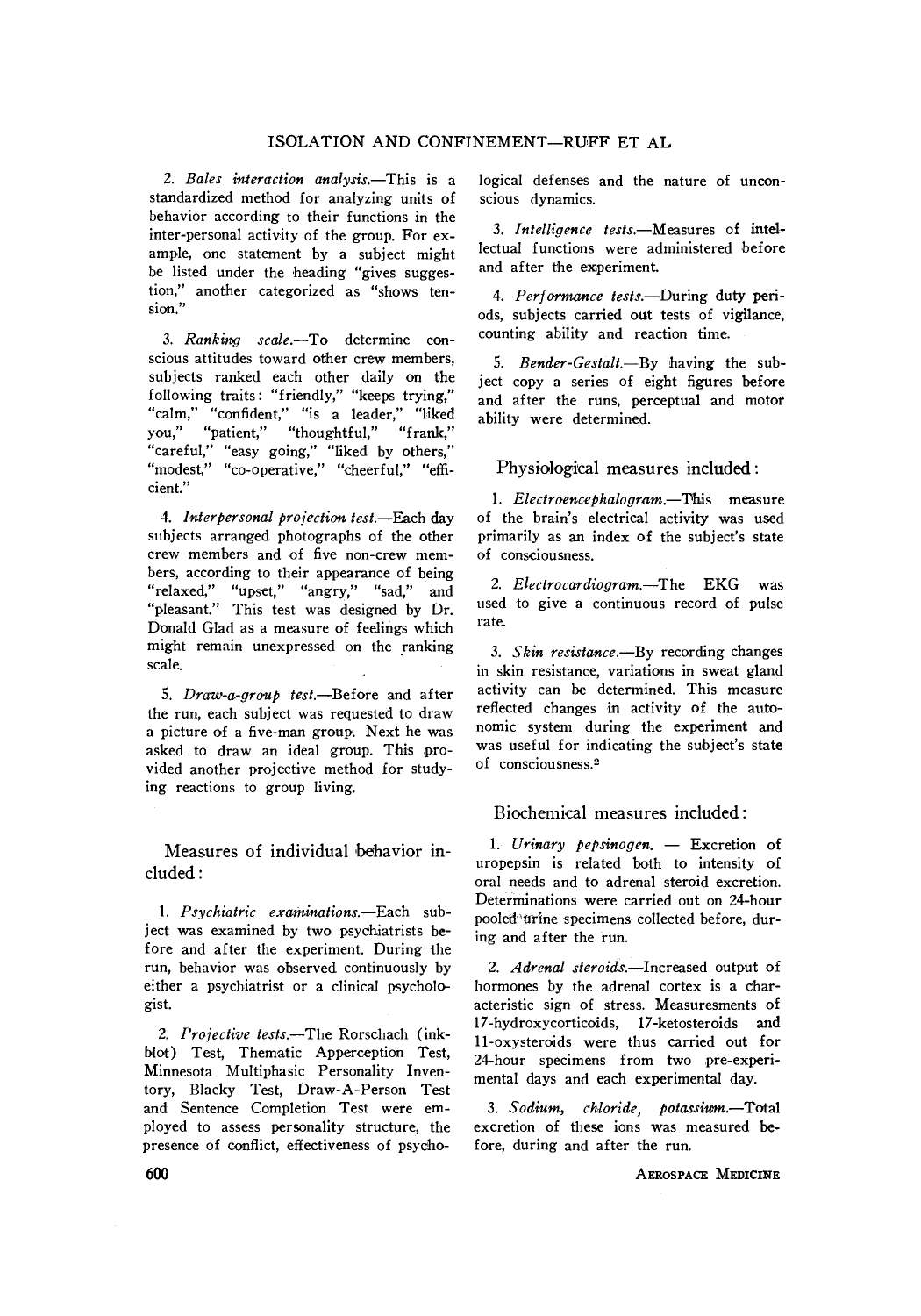*4. Hippuric acid.--Excretion* of hippuric acid. is positively correlated with clinical estimates of free floating anxiety. It was thus measured during the pre-experimental period as an extension of the general personality assessment.

Measures of medical status included :

1. Recent flight physical examinations.

*2. Hematology.--To* assist in evaluating each subject's general physical condition, the red count, white count, differential, hemoglobin, hematocrit and sedimentation rate were determined before and after the experiment.

*3. Urinalysis.--As* a part of the medical evaluation, urinalyses were done during preand post-experimental periods and on all experimental days.

Although reactions of the three groups studied will not be discussed in detail, certain features of their behavior can be summarized. Crew members began with a positive attitude toward each other and tended to maintain it throughout the experiment. Each group seemed to have a characteristic "personality." For example the second crew, a group of volunteers, became highly involved in the mission. Responses were vigorous and intense. The third group, mostly non-volunteers, accepted the experiment as a duty. They performed efficiently, but without the high spirits of the second crew.

Although increased interest in food was noted in all experiments, this was more pronounced in the first two runs. These crews emphasized preparation of meals and engaged in incessant conversation about food. The second group, for example, ate 1700 calories

more per day than the third group. This suggested that since their involvement in the experiment was greater, channels available for drive gratification were utilized more intensively.

Analysis of projective tests, which were self-administered during the run, revealed a trend toward regressive behavior. The "Blacky" stories, in particular, showed evidence of oral deprivation and aggression. For example, one subject wrote: "Blacky is hungry, so he goes to dig up a 'bone he 'had buried, but he can't find it. Then he goes to suckle his mother, but there is no milk. So he gets mad and chews on a belt."

Transient signs of ego impairment were occasionally noted. These were most common during periods of maximum fatigue--early in the mission where day-night cycles of some subjects were reversed, and near the end, when an increased work load disrupted sleep. On the other hand, subjects often appeared capable of more mature and flexible handling of certain conflict areas after the experiment than before it began. This may have represented a "therapeutic" effect of group support during a stressful experience. It probably also represented enhancement of the sense of personal adequacy resulting from accomplishment of a difficult task.

In general, each subject used effectively his characteristic methods of adaptation to handle conflicts which appeared during the run. The most common problem was arousal of hostile feelings toward fellow crew members. This was usually dealt with by the defense mechanisms of suppression, denial and undoing. Anger was

**AUGUST, 1959** 601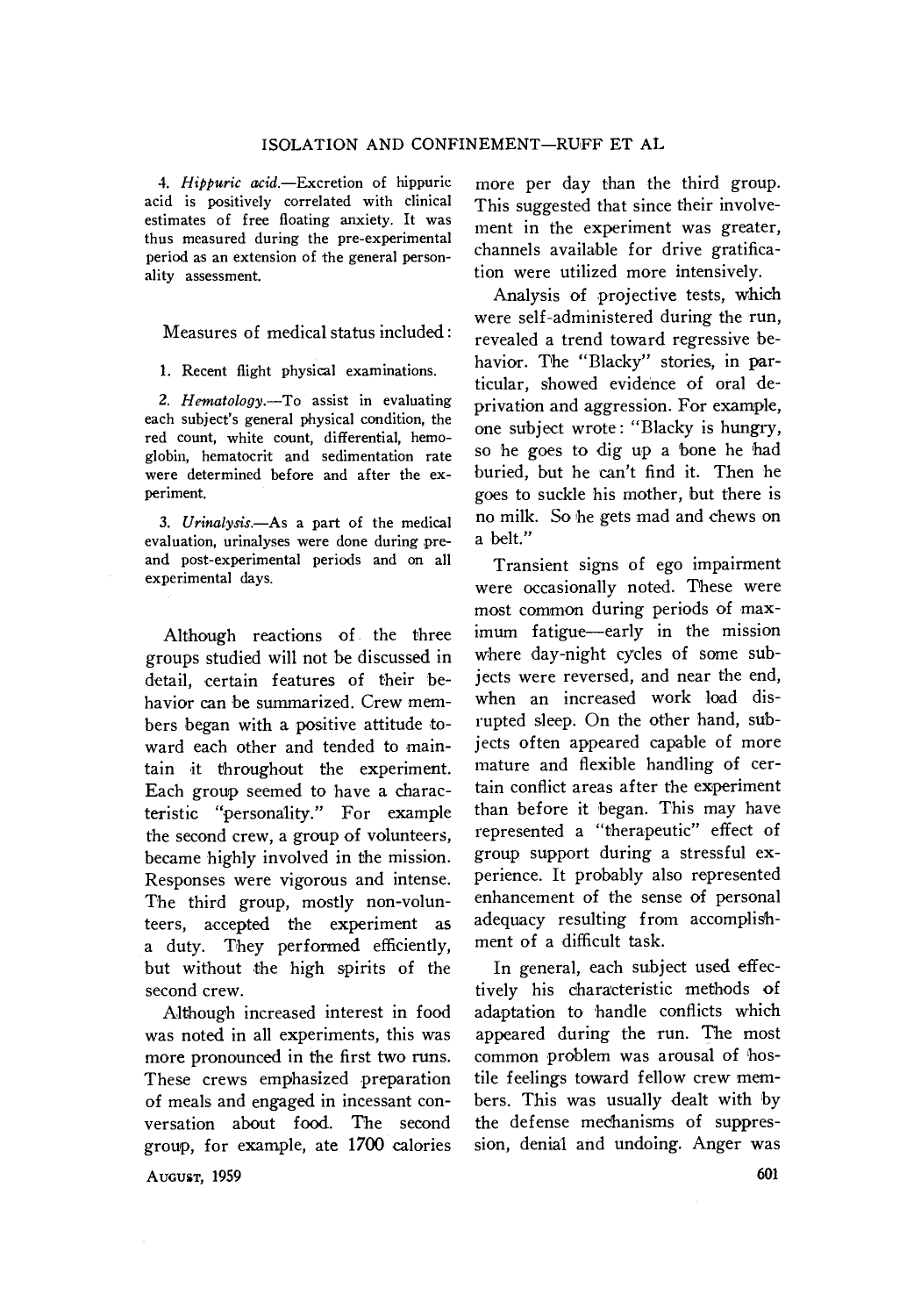seldom expressed directly, although it often appeared as sarcasm, comments in diaries, or in the choice of stories and figures for projective tests.

On the whole, it appeared that the experience was no more than moderately stressful. Physiologic and biochemical measures support this conclusion. Individual variations from day to day were common, but did not follow any overall pattern. Blood and urine studies remained within normal limits, except for signs of dehydration in some crew members during the immediate post-run period.

In the second type of experiments the objective has been to find how different individuals react to unusual situations. This can be studied through experimental isolation. By removing as many features of a man's accustomed surroundings as possible, we hope to achieve better understanding of which aspects of the environment are essential for effective functioning. A second objective' is to determine which variables influence reactions to isolation.

In trying to reach these goals, no attempt is made to simulate a specific mission. Although details of the experimental conditions vary, each study has involved placing subjects alone in a soundproof room containing a bed, refrigerator and toilet facilities. Subiects have been volunteers and nonvolunteers, drawn from civilian and miIitary populations.

Before each procedure, the subject is given a battery of psychologic tests similar to that used in the group confinement studies. During isolation, skin resistance is recorded continuously to indicate the state of consciousness and level of autonomic activity. Urine

is collected for determinations of uropepsinogen, 17-hydroxycorticoids, adrenaline and noradrenaline. After the run, two additional interviews are obtained and selected psychologic tests are re-administered.

Using these tools, nine experiments have been carried out. These have involved more than 100 separate runs, ranging from three hours to seven days in duration. Experimental conditions have 'been determined by the nature of the variables under study. Thus, in some experiments, the subject is kept in total darkness and silence. In others, he is exposed to continuous white noise and can see only a homogenous field of light admitted through goggles with frosted lenses. Physical activity has been restricted in varying degrees.

Although results of these experiments again cannot be presented in detail, our most significant findings can be summarized. First, it is apparent that we have been dealing with a complex series of phenomena. At least eight groups of variables have been found to influence behavior during isolation. The first group is associated with the circumstances surrounding the isolation experience. The second category of variables is related to the subject, because such factors as personality, motivation, and background have been found to be important determinants of behavior during isolation.

The third category includes the quantity, modality and pattern of sensory input. The fourth refers to enclosure or restraint, the fifth to communication between subject and experimenters, and the sixth to "aloneness." The seventh consists of four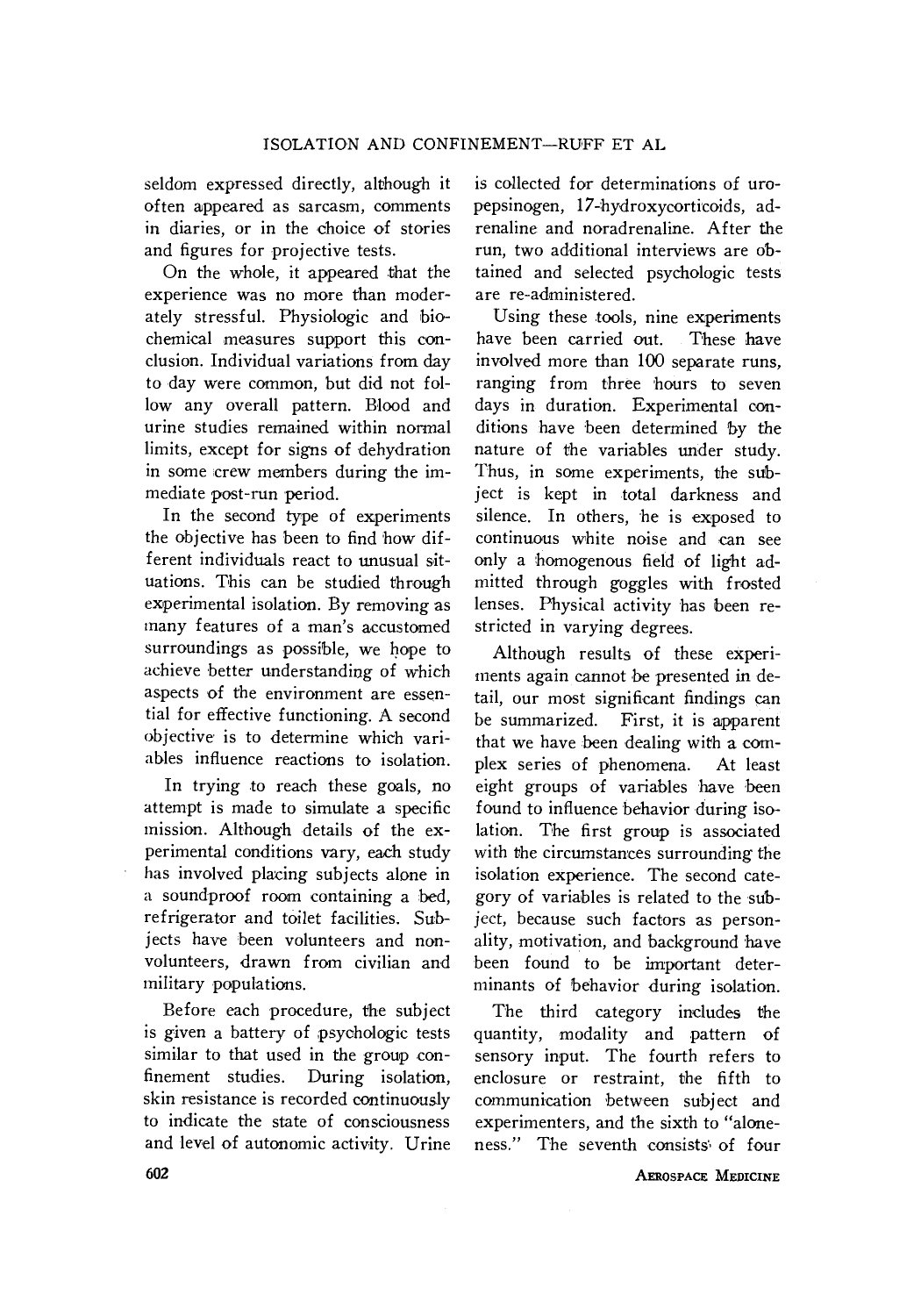factors related to time--duration of isolation, the subject's knowledge of the duration, the degree of his control over the duration and the presence or absence of methods to measure time. The final category includes all activities the subject is instructed or permitted to carry out during the experiment.

Although individual variations are striking, a characteristic pattern of behavior is often observed. Immediately after the chamber door closes a brief period of anxiety occurs. This has progressed to panic in a few subjects, but usually subsides as defense mechanisms become effective. During the second phase, the subject structures the experience according to his needs. An obsessive-compulsive person, for example, adopts a repetitive pattern of thought or activity. The passiveaggressive individual may view the experiment as a battle and try to "beat" the experimenters. Many subjects enjoy this phase, and show no changes except for slight exaggeration of customary defenses and inability to engage in constructive mental activity. Perceptual changes, although often reported in other isolation studies, are not common in our subjects.

If the experiment continues long enough, the third stage is reached. Anxiety reappears and thoughts become disorganized. As unconscious material threatens to erupt, defenses become more primitive. The subject may then request that the experiment be ended or abruptly walk out. The grounds for termination given at first are often irrational and may subsequently 'be described by the subject as different from the "real reason I came out."

These studies have implications both for the design of space vehicles and for selection of crew members. The reactions of subjects in our experiments suggest that although quantity and variety of sensory input are essential for optimal functioning, it is not enough for the environment merely to provide physical stimuli. Men must also have information which means something to them, holds their interest and enables them to maintain a sense of continuity with previous existence. Without such information, they have no links to their accustomed world. Loss of these bonds leads to anxiety and impairment of performance.

The capacity to withstand isolation depends on the integrity of the subject's personality. Those who rely too strongly on external cues to maintain psychologic equilibrium do poorly in our experiments. Schizophrenics, for example, are seldom able to adjust to such a situation. It thus appears that individuals with a minimum of emotional problems adapt most easily to an unstructured environment.

It has also been found that stress in isolation increases with time. Although the quantity and variety of inputs provided by vehicles now under consideration should be adequate for many days or weeks, they may not be sufficient for missions of months or years duration. Even sIight reductions in information content and variability of stimuli may eventually become stressful. Inasmuch as it will be difficult to build all the richness of life on earth into an artificial environment, the

**AugusT, 1959**